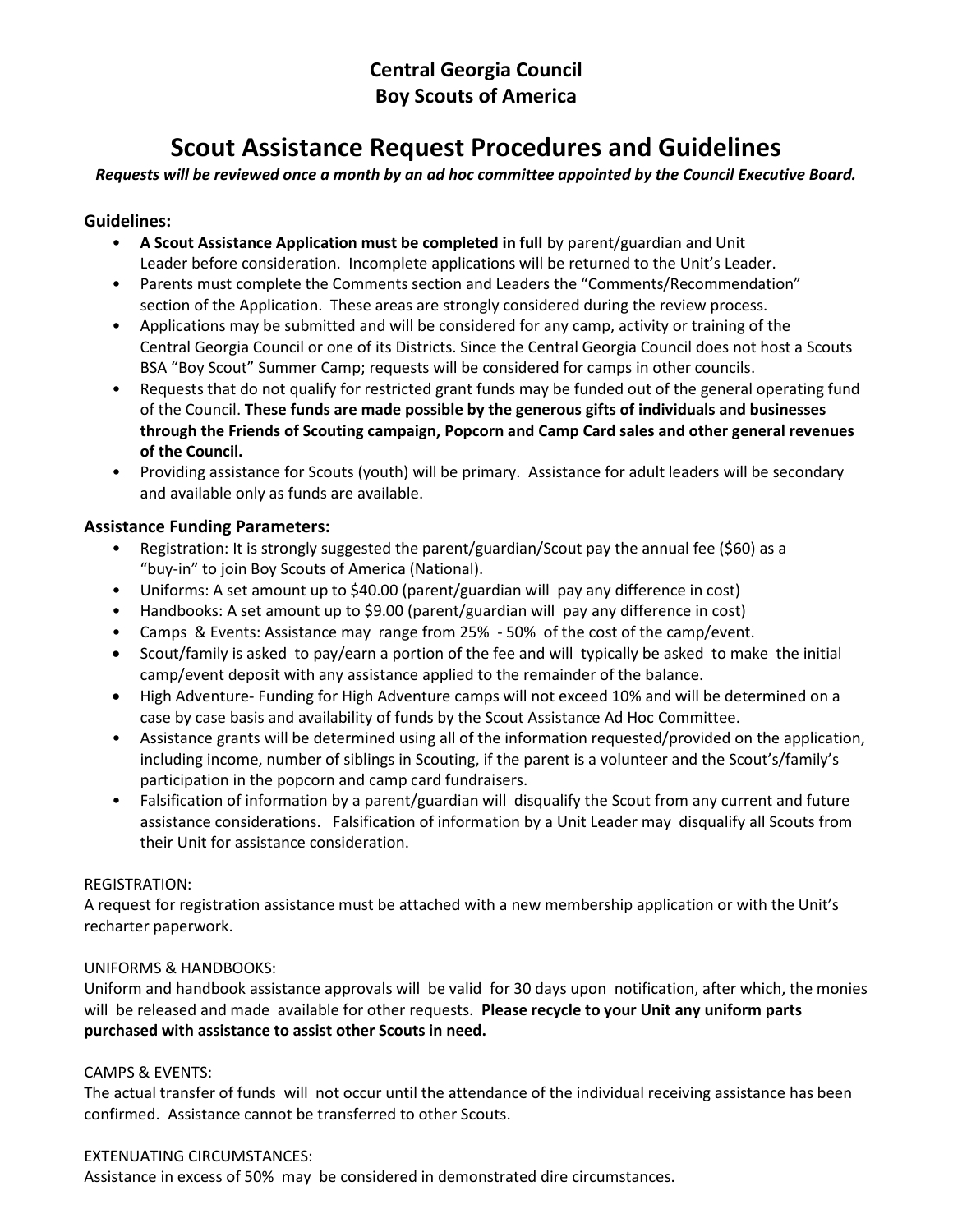# **SCOUT ASSISTANCE FUND APPLICATION**

(This form must be completed in full and submitted at least 90 days prior to events or camps)

The Central Georgia Council has established a Scout Assistance Fund, recognizing there are Scouts and volunteer leaders who would be unable to participate without financial assistance. A limited amount of funds are available each year for registered members of the Central Georgia Council.

A committee of volunteers has established review guidelines while keeping in mind that "A Scout is thrifty." Scouts are encouraged to earn part of their own fee(s). As a general rule the committee will award a maximum of 50% of fees for assistance. Partial assistance of 25% is also available.

The Scout Assistance Fund Application **must be completed in full and submitted by a unit leader at least 90 days prior** to any events or camps. Registration, uniform and handbook requests will be processed at least monthly. All applications will be given consideration. Approval letters will be mailed to the parent/guardian & a copy emailed/mailed to the leader. Allocated funds are *not* transferable.

Funds are made available by Friends of Scouting gifts, Popcorn & Camp Card fundraisers, foundations and restricted assistance grants.

**All personal information is kept confidential.**

| <b>PARENT/GUARDIAN'S SECTION</b>                                                                                                                                                                                               | PLEASE COMPLETE THE ENTIRE FORM          |  |  |  |
|--------------------------------------------------------------------------------------------------------------------------------------------------------------------------------------------------------------------------------|------------------------------------------|--|--|--|
| Assistance is requested for the following:                                                                                                                                                                                     |                                          |  |  |  |
| BSA Registration   Uniform* (up to \$40)   Handbook (up to \$9) Amount Requested \$                                                                                                                                            |                                          |  |  |  |
| $\left(\text{Pick 1}\right)$   Day Camp or   Twilight Camp or                                                                                                                                                                  | Resident Camp   Summer Camp Camp Cost \$ |  |  |  |
| High Adventure:   Philmont   Sea Base   Northern Tier   The Summit Trip Cost \$                                                                                                                                                |                                          |  |  |  |
|                                                                                                                                                                                                                                |                                          |  |  |  |
| District: OCcmulgee OCconee ORobert L. Scott OPine Forest OScoutReach                                                                                                                                                          |                                          |  |  |  |
|                                                                                                                                                                                                                                |                                          |  |  |  |
|                                                                                                                                                                                                                                |                                          |  |  |  |
|                                                                                                                                                                                                                                |                                          |  |  |  |
| Parent/Guardians Name: Name and Contract and Contract and Contract and Phone: Name and Phone: Name and Contract and Contract and Contract and Contract and Contract and Contract and Contract and Contract and Contract and Co |                                          |  |  |  |
| Number in household (under 18): ____ Number of children in BSA Program(s): _____                                                                                                                                               |                                          |  |  |  |
| Single parent family? $\vert$   Yes Has a member of your family received prior assistance? $\vert$   Yes $\vert$                                                                                                               | )No                                      |  |  |  |
| <b>CURRENT MONTHLY HOUSEHOLD INCOME &amp; OTHER FINANCIAL SUPPORT</b>                                                                                                                                                          |                                          |  |  |  |
|                                                                                                                                                                                                                                |                                          |  |  |  |
|                                                                                                                                                                                                                                |                                          |  |  |  |
| Did Scout participate in the $\vert$   <b>Popcorn</b> or $\vert$   <b>Camp Card</b> fundraiser to assist with expenses? $\vert$   Yes                                                                                          | <b>No</b>                                |  |  |  |
|                                                                                                                                                                                                                                |                                          |  |  |  |
| Please indicate why assistance is needed (be specific): The manufacture of the specific of the specific of the specific of the specific of the specific of the specific of the specific of the specific of the specific of the |                                          |  |  |  |
|                                                                                                                                                                                                                                |                                          |  |  |  |

**I understand that financial assistance is available for those who desire to fully participate and remain active in Scouting for at least one (1) full year**. \*When I, or my Scout, am no longer active, I am to return the Uniform shirt and any accessories purchased with assistance funds to my Unit for use by others in need.

Applicant or Parent/Guardian **Signature**: <u>Date: Date: Date: Date: Date: Date: Date: Date: Date: Date: Date: Date: Date: Date: Date: Date: Date: Date: Date: Date: Date: Date: Date: Date: Date: Date: Date: Date: Date: Date:</u>

| Date: |  |
|-------|--|
|       |  |